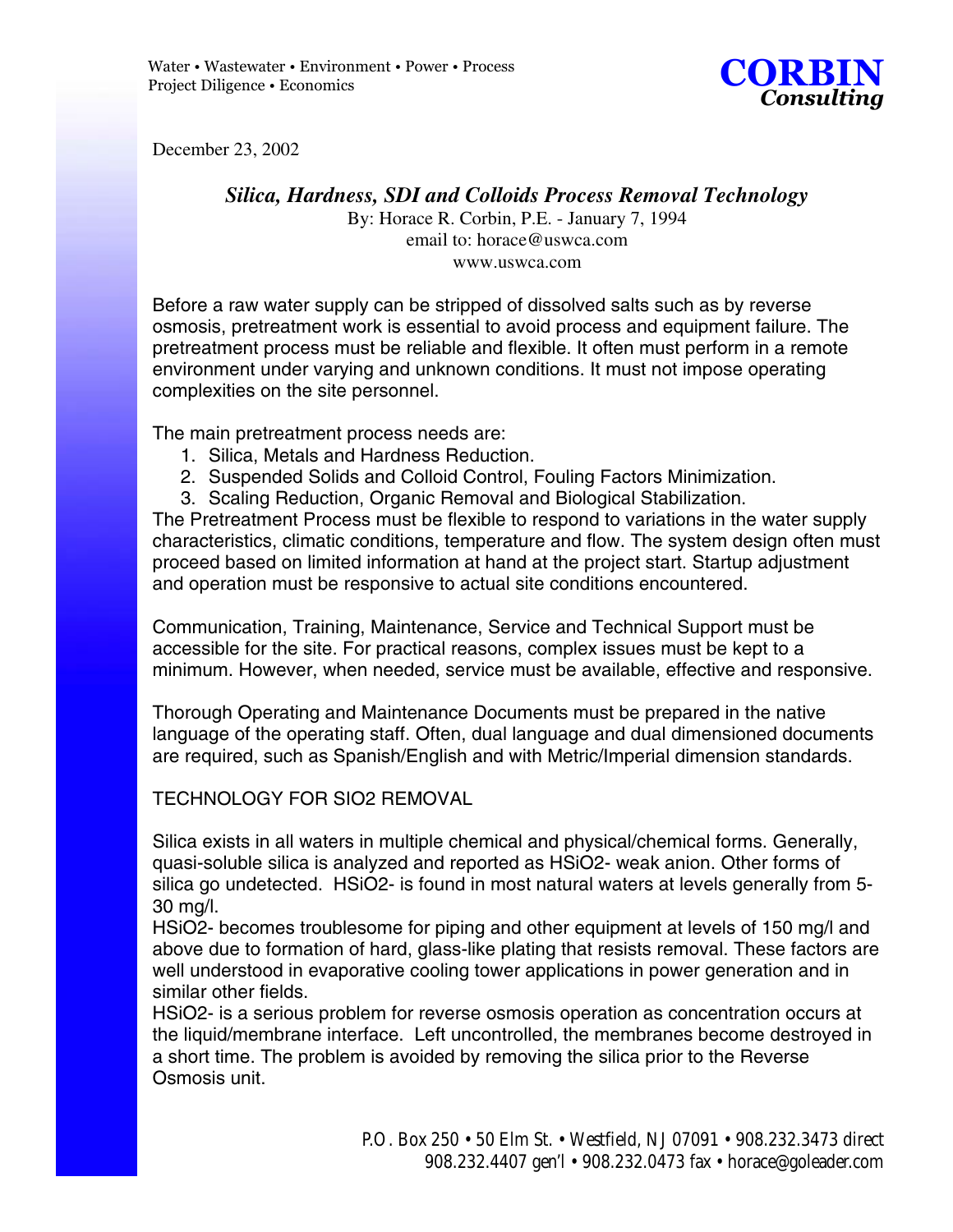

At a mine location in South America, the silica concentration in the water supply is unusually high (essentially at saturation). A large portion of the silica is removed as the first task (to ~30 mg/l). Although this silica issue is unusually difficult for most designers, it is not an unusual problem in for special plants designed to deal with it, such as for power plant operation in cooling towers.

Horace Corbin has developed the process for enabling cooling towers to reach high cycles of concentration, while stripping excess silica, calcium, magnesium, and alkalinity to maintain safe conditions. This process is also applied to unusual water supply conditions at other locations.

## CAUSTIC ZONE STRIPPING

The "Caustic Zone Stripping" process employs specially arranged hardware, computer controls, programming and chemical reaction techniques for removing excess silica from water streams. The hardware includes a solids contact slurry recirculation reactor, dual media "coated adsorption" filters, precision chemical feed units, programmed computer control and complete instrumentation monitoring for assured operations.

The reactor is automatically maintained at the appropriate pH such as by caustic addition with feedback control. Silica is adsorbed from the water as calcium and magnesium are caused to precipitate. Calcium precipitates stoichiometrically as a function of the natural alkalinity in the water supply. Additional calcium can be removed if the alkalinity is insufficient, by adding soda ash. At ambient temperatures, hardness can be reduced to approximately 35 ppm.

Silica is removed in an empirical relationship as a function of Mg(OH)2 formation resulting from caustic reaction with background magnesium. Additional Silica can be removed, by adding magnesium salts, if the background magnesium is insufficient. The magnesium compounds applicable to the process include MgSO4, MgCl2, and MgO. Generally, MgSO4 is the preferred choice due to ease of use. Chemical availability often is a determining factor.

The mechanisms of silica removal in the reactor include magnesium silicate formation, adsorption of silica of the surface of Mg(OH)2 floc, and physical encapsulation of silica within the floc particles. At ambient temperatures, silica can be removed to as low as 15 mg/l. Generally, the design target is established at 30 mg/l.

Lime is used in some applications for economic considerations. This can replace some of the caustic and soda ash requirements. In many cases, caustic and soda ash cannot be completely eliminated. It's a matter of chemistry and must be review on a case by case basis. Lime use complicates operation, adds to equipment & maintenance requirements, and increases the knowledge and attention required by operators. It is often more desirable to keep the system design and equipment as simple and maintenance free as possible; even at the expense of apparent higher chemical costs.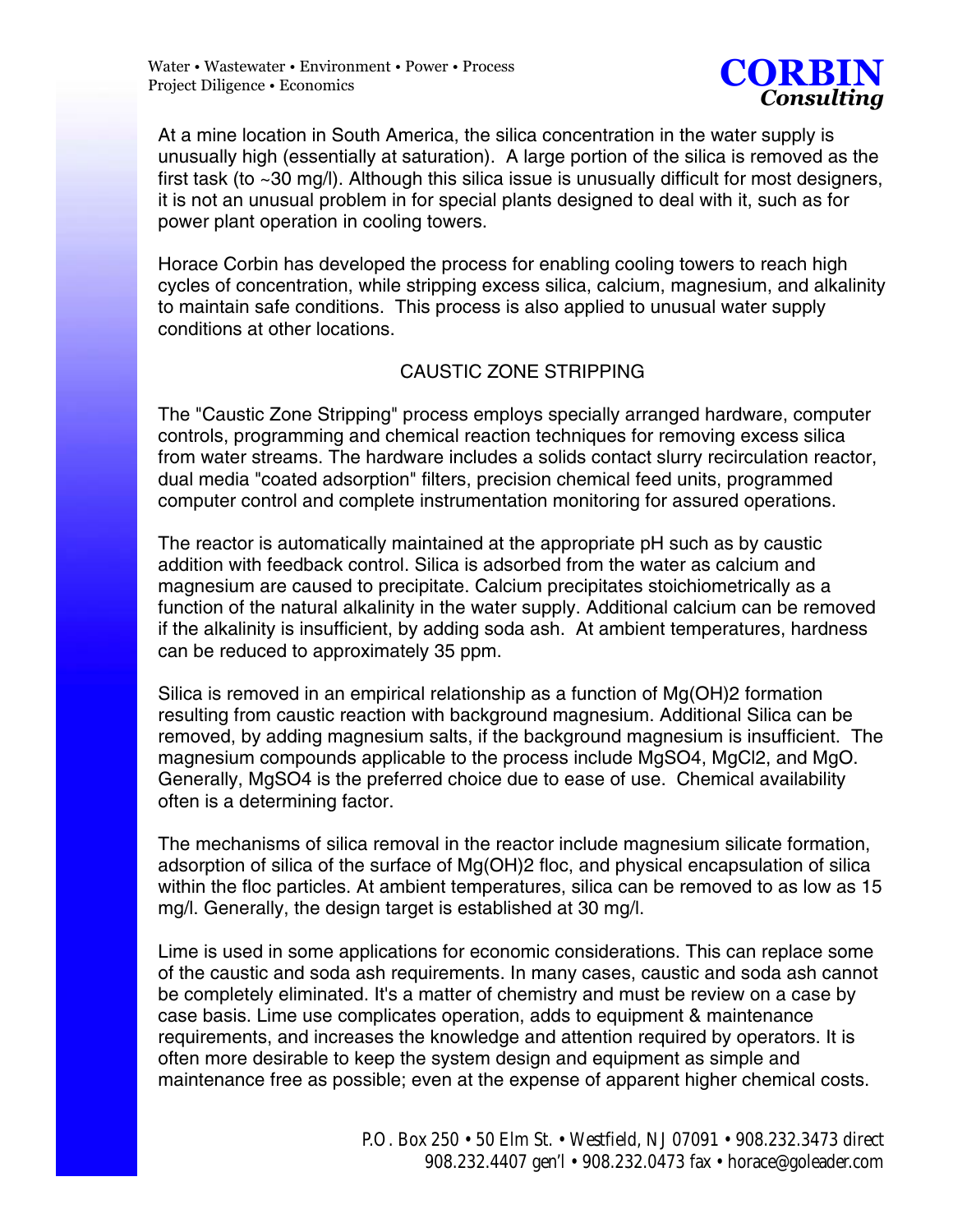

In this way, the actual chemical costs can be lower as the operating efficiency proves to be higher.

Caustic is applied to the reactor at the upper reaction surface creating a stratified high pH zone. This drives Mg precipitation to extreme de-saturation level and increases process efficiency.

Soda ash is applied to the reactor in the lower reaction zone for preferential reaction with calcium to form calcium carbonate precipitate. Soda ash feed and other reactor features are arranged to minimize parasitic magnesium carbonate precipitation, which decreases efficiency. Excess precipitates are blown down from the reactor by gravity; paced by the control system as a function of treated volume.

Considerable design attention is required ensure sludge management and removal as the volumes can become substantial and overload undersized equipment.

Similarly, chemical feeds must be precisely paced by the controlled system. The caustic is a function of pH set-point while the soda ash and Mg salts are paced with flow. Dosing level is preset by the operator as a function of the desired degree of treatment.

In many cases, the reactor effluent displays a characteristic white haze due to the presence of microscopic Mg(OH)2 particle de-saturation. This carries forward to the filtration system by conveyance of a clearwell tank and transfer pumping system.

By design, the Mg(OH)2 particles become enmeshed in the filter media and act as polishing adsorption media. This achieves a high degree of silica extraction and SDI (silt density index) reduction. The filter effluent is sparkling clear, with a very low SDI, and at the target silica content.

The filter system is washed automatically, once per day. The Mg(OH)2 particles are light, non-scaling, and easily removed by the backwashing action provided. Washing is invoked by the control system programming once per day per filter for approximately 15 minutes. During this period, the service flow is temporarily suspended. The control system staggers the washing action of individual filter units throughout the day such that system interface tanks can continuously provide product water for the users.

The technical details described above are transparent to the operating personnel. Essentially, most actions occur automatically without adjustment required or desired. The operator's main duties include system surveillance, preventative maintenance, and repair.

It is desirable to equip the site with basic water chemistry laboratory analytical apparatus and to provide training to operating personnel on its' use. A water analysis kit (such as by Hach), jar test kit, and SDI test equipment are recommended along with